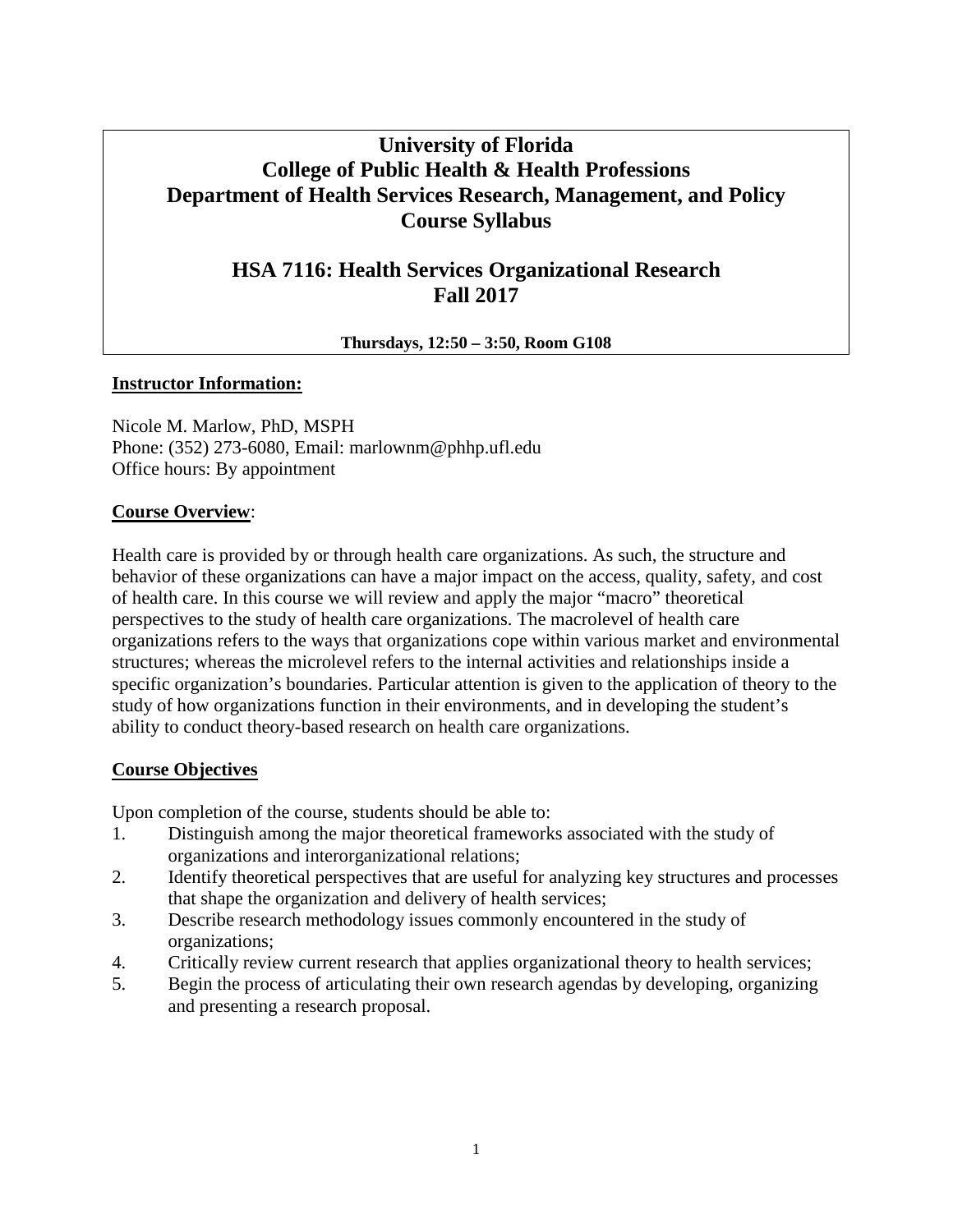## **Disclaimer:**

This syllabus represents my current plans and objectives. As we go through the semester, those plans may need to change to enhance the class learning opportunity. Such changes, communicated clearly, are not unusual and should be expected.

## **Required Reading:**

Scott, W.R. and Davis, G.F. (2007). *Organizations and Organizing: Rational, Natural, and Open System Perspectives*. New York, NY: Routledge Taylor & Francis Group. (First published 2007 by Pearson Education, Inc.)

Aldrich, H. and Ruef, M. (2006). *Organizations Evolving*, 2nd Edition. Thousand Oaks, California: Sage Publications.

Mick, S.S. and Shay, P.D. (2014). *Advances in Health Care Organization Theory*, 2<sup>nd</sup> Edition. San Francisco, CA: Jossey-Bass. **[E-Book available with UF Library]**

Other literature: \*\*\*see reading list for each class session\*\*\*

## **Suggested Reading:**

Roberts, J. (2007). *The Modern Firm*. New York: Oxford University Press.

## **Course Requirements/Evaluation/Grading Policies:**

## *Topic Teaching (40%)*

The course is in seminar format. Part of the learning at the doctoral level is to develop the ability to conduct a seminar. Moreover, a major part of doctoral-level research and teaching involves being able to synthesize, interpret, and critique other people's work. For this reason, each class session will have a primary and secondary discussant. Each of you will be assigned as the primary discussant for three class sessions and the secondary discussant for an additional three class sessions.

## *Each week…*

### *The primary discussant* will be responsible for:

- 1. Synthesizing the assigned readings on each theory and related empirical work
- 2. Seeking out and synthesizing a current empirical work related to the topic of the session

**Please note, additional empirical work that will be included as part of your presentation should be emailed to the instructor by the Sunday prior to the course session at 12:50 PM.** The instructor will post your article selection for the class on the course Canvas site.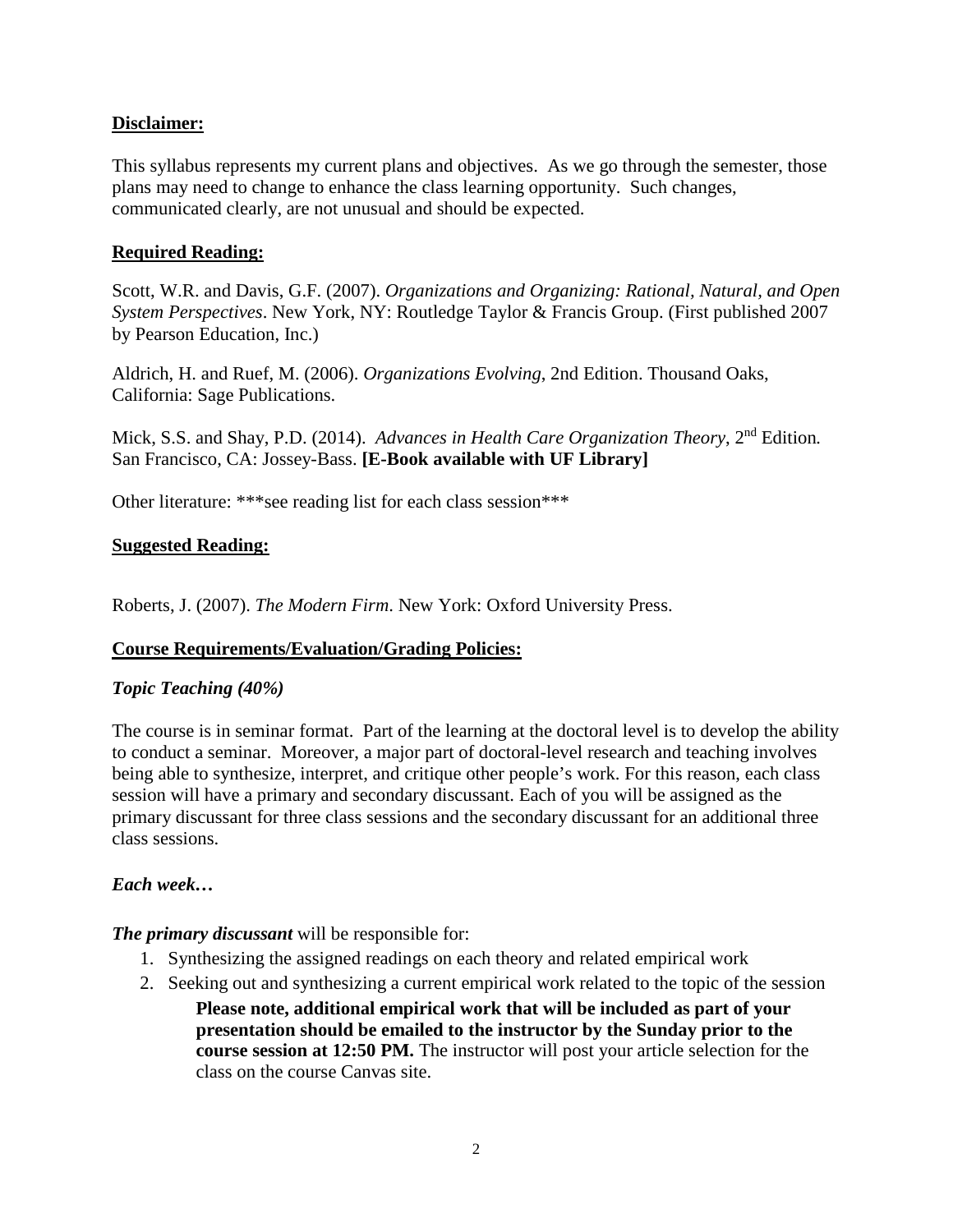- 3. Extracting key concepts from all readings
- 4. Leading and pacing the discussion by means of an in-class presentation. As appropriate, you should facilitate your presentation with visual aids or any other media you think will make your points effectively.
- 5. **Developing summary handouts for the class and emailing them to the instructor 24 hours in advance of the course session (i.e., Wednesdays by 12:50 PM).** The instructor will post these handouts for the class on the course Canvas site.
- 6. Preparing approximately 3-5 in-depth questions for the class to discuss
- 7. Meeting at least once with the secondary discussant to prepare for the upcoming class

## *The secondary discussant* will be responsible for:

- 1. Knowing the material equally as well as the primary discussant
- 2. Serving as a backup primary discussant in case of an unexpected absence
- 3. Meeting at least once with the primary discussant to prepare for the upcoming class

## *Non-discussant students* will be responsible for:

- 1. Actively discussing all assigned and supplemental readings during class
- 2. Using their own interpretations, experiences, and knowledge to augment the discussants' materials

## *The instructor* will be responsible for:

- 1. Highlighting and explaining the most critical concepts
- 2. Correcting any misconceptions or oversights in the discussants' presentations
- 3. Pacing the discussion
- 4. Introducing additional discussion questions

## *\*\*\*Additionally, to maximize learning, I strongly encourage all students to meet in small discussion groups each week.\*\*\**

## *Use the following guides to prepare for moderating your session:*

- 1. Review the assigned readings and identify key premises, assumptions, theoretical arguments, research questions, and methods.
- 2. Constructively critique the material you read by considering what the material tells you, what does the theory predict and explain, what questions remain unanswered, and where the particular study/theory might go from here (particularly for the examination of health care organizations).
- 3. When considering theoretical work, you may want to consider the following as you evaluate the material and prepare your presentation and discussion:
	- a. Describe the theory--What is the theory supposed to explain? What are the key concepts (antecedents, consequences, moderators, etc.)? What is the scope of the theory? What are the appropriate units and levels of the theory?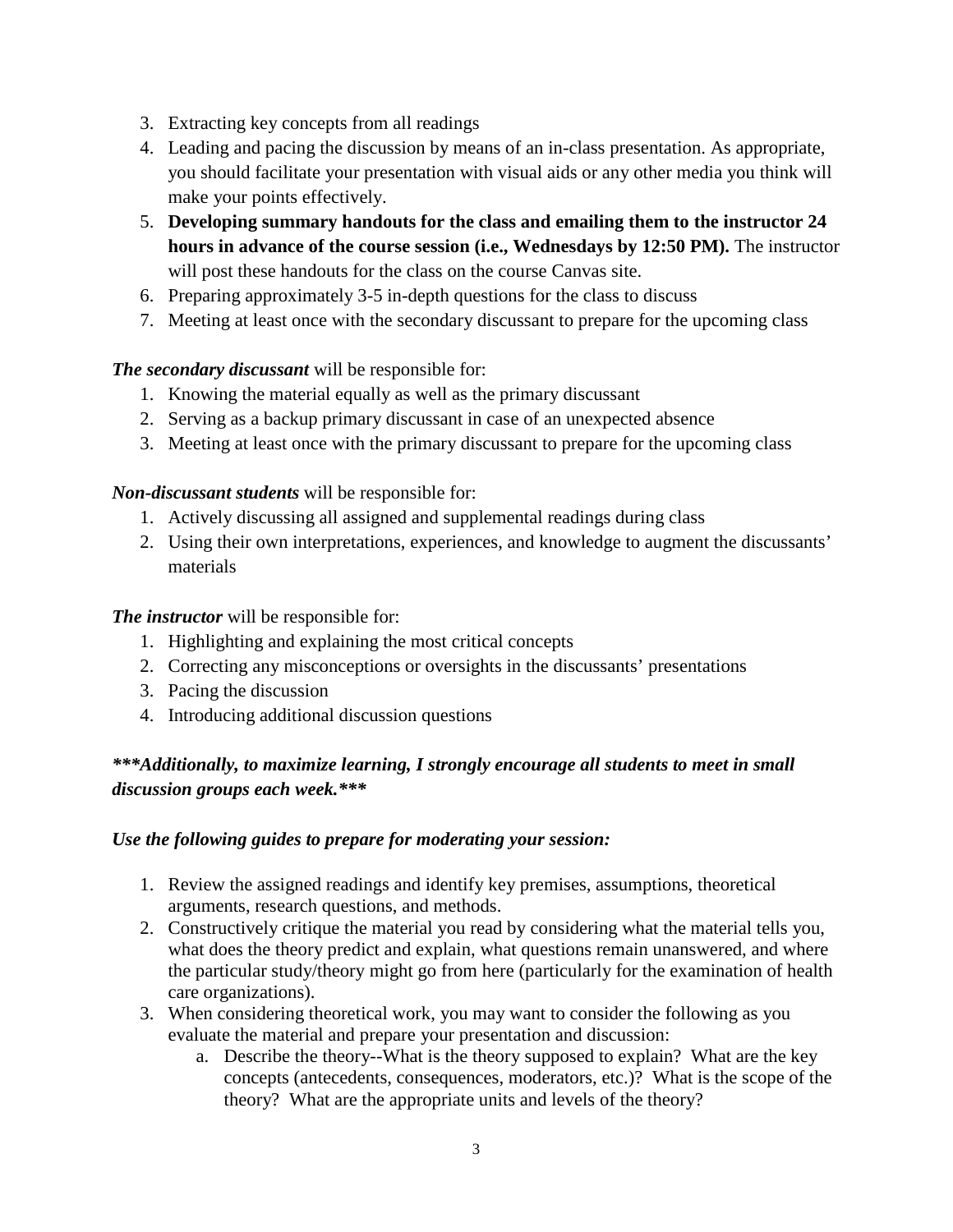- b. Is the theory logically consistent? Can it be empirically tested? If so, how might this be done?
- c. What are the predictions made by the theory? Are any of the predictions nonobvious or surprising? How or why might these be of interest to academicians? To practitioners?
- d. How is the theory related to those that we have discussed in the class? Are there any contradictions? How could we reconcile or integrate the differences?
- e. In what ways do you think this theory could/should be extended, if at all?
- 4. When considering empirical work for the session, consider the following as you evaluate the material and prepare your presentation and discussion:
	- a. What are the research questions examined in the study? Is the significance of the research problem clearly justified?
	- b. Is the theoretical perspective or framework clearly explained? Is it appropriate for addressing the research problem?
	- c. Are there specific hypotheses? Are they clearly justified according to the theoretical perspective or framework?
	- d. How are the theoretical constructs operationalized? To what extent do you agree that the operationalizations are appropriate?
	- e. What is the research design? Is it appropriate? What are the target population and the sample? Is the sample properly selected? Is the sample large enough for the analysis?
	- f. What is the statistical analysis? Is it appropriate for the purpose of the study?
	- g. What are the conclusions of the study? Do you agree with the authors' interpretation? Are there alternative explanations? What might be an appropriate follow-up or extension of the work reported?

*A high quality presentation and discussion* should include coverage of the core ideas, a balanced critique (i.e., limitations and contributions), while also integrating material from the different readings. The discussants should prompt the class with questions to encourage discussion on key issues in and relationships between the chapters and articles. The discussants should also prompt the class with more basic questions or misunderstandings that arose when reading the material. Remember, class is scheduled to meet for three hours, so you should develop an in-depth set of presentation materials and discussion notes but also synthesize sufficiently so that all materials are covered in discussion.

## *Weekly Participation as Non-Discussants (20%)*

The course is designed as a graduate seminar. This approach allows for substantial exchange and debate. Students are expected to arrive in class prepared to discuss all of the chapters and articles assigned each week. Each student's preparation and contribution is essential to the success of the course. Students are expected to attend every class meeting. *Students will be evaluated on both the quantity and quality of their participation in class discussions.*

## *Research Proposal (40%)*

The purpose of the proposal is to apply one or more organizational theories (from those covered in this course) to a current phenomenon or issue in the health care sector and develop hypotheses based on the particular theory. The final paper should be approximately 10-15 pages in length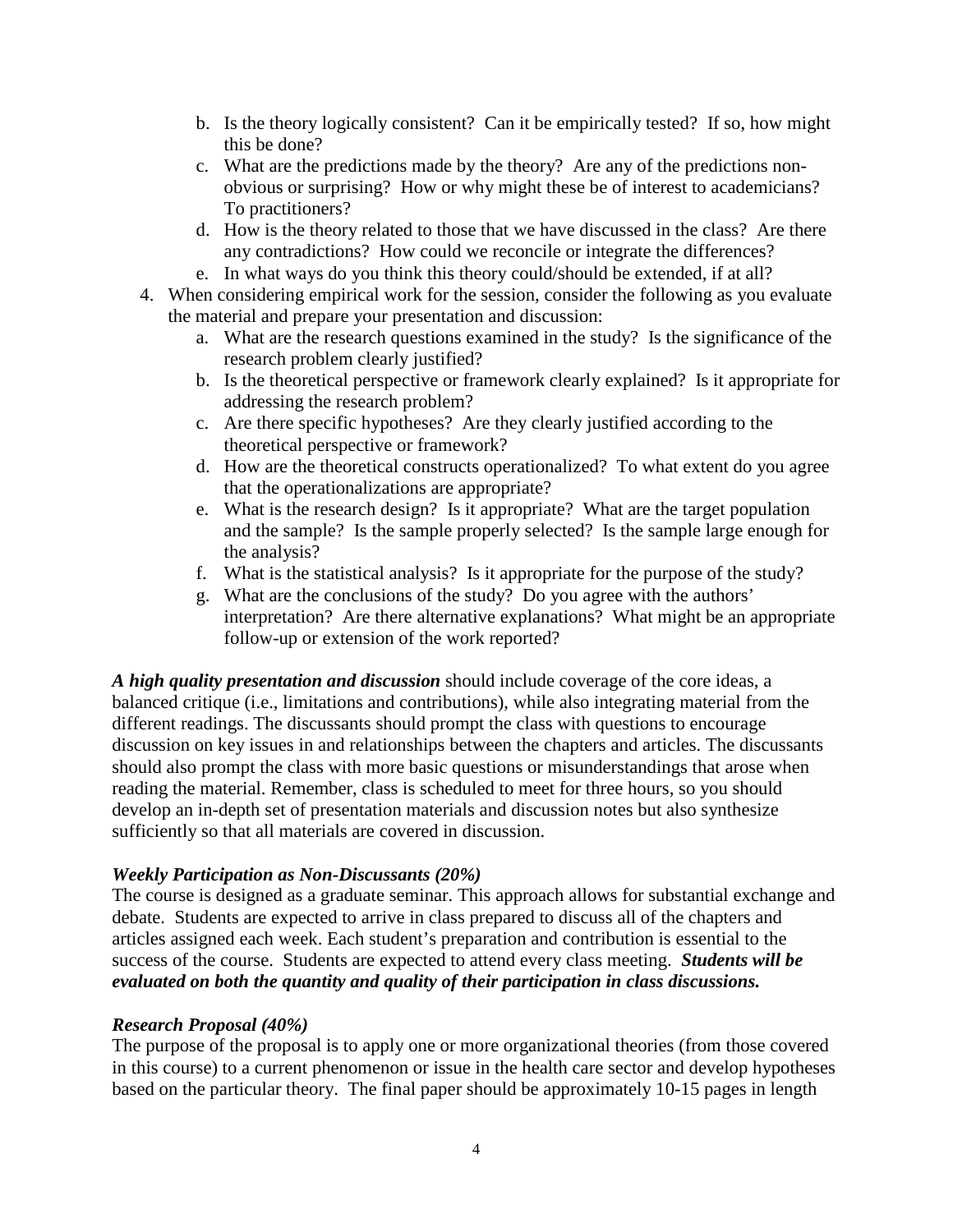(excluding references), double-spaced, 1 inch margins, and use a 12-point font. In-text citations and references should be formatted using APA style. The required content outline for the proposal is located at the end of the course syllabus. **Topics should be submitted to the instructor on Canvas by October 20, 12:50 PM. Proposals are due for final submission on Canvas by December 7, 12:50 PM.**

**In addition, students will present using PowerPoint a draft of the proposal to the group on November 30.** A handout of the presentation should be distributed to the instructor and students. This session will provide an opportunity for feedback from the instructor and other students prior to your final proposal submission.

| $95-100 = 4.0$ (A)    | $80-82.9 = 2.67$ (B-) | $67-69.9 = 1.33$ (D+) |
|-----------------------|-----------------------|-----------------------|
| $90-94.9 = 3.67$ (A-) | $77-79.9 = 2.33$ (C+) | $63-66.9 = 1.00$ (D)  |
| $87-89.9 = 3.33$ (B+) | $73-76.9 = 2.00$ (C)  | $60-62.9 = 0.67$ (D-) |
| $83-86.9 = 3.00$ (B)  | $70-72.9 = 1.67$ (C-) | Below $60 = 0$ (E)    |

## **UF Policies:**

**University Policy on Accommodating Students with Disabilities:** Students requesting accommodation for disabilities must first register with the Dean of Students Office [\(http://www.dso.ufl.edu/drc/\)](http://www.dso.ufl.edu/drc/). The Dean of Students Office will provide documentation to the student who must then provide this documentation to the instructor when requesting accommodation. You must submit this documentation prior to submitting assignments or taking the quizzes or exams. Accommodations are not retroactive, therefore, students should contact the office as soon as possible in the term for which they are seeking accommodations.

**University Policy on Academic Misconduct:** Academic honesty and integrity are fundamental values of the University community. Cheating or plagiarism is any form is unacceptable and inexcusable behavior. Students are expected to understand and act in accordance with UF Student Honor Code [\(http://www.dso.ufl.edu/students.php\)](http://www.dso.ufl.edu/students.php).

> *We, the members of the University of Florida community, pledge to hold ourselves and our peers to the highest standards of honesty and integrity.*

**Netiquette: Communication Courtesy:** All members of the class are expected to follow rules of common courtesy in all email messages, threaded discussions and chats.

## **Policy related to Class Attendance or Other Work:**

You will not obtain a good grade in this course if you do not attend and actively participate in class discussions. Personal issues with respect to class attendance or fulfillment of course requirements will be handled on an individual basis and only in the most extreme of circumstances.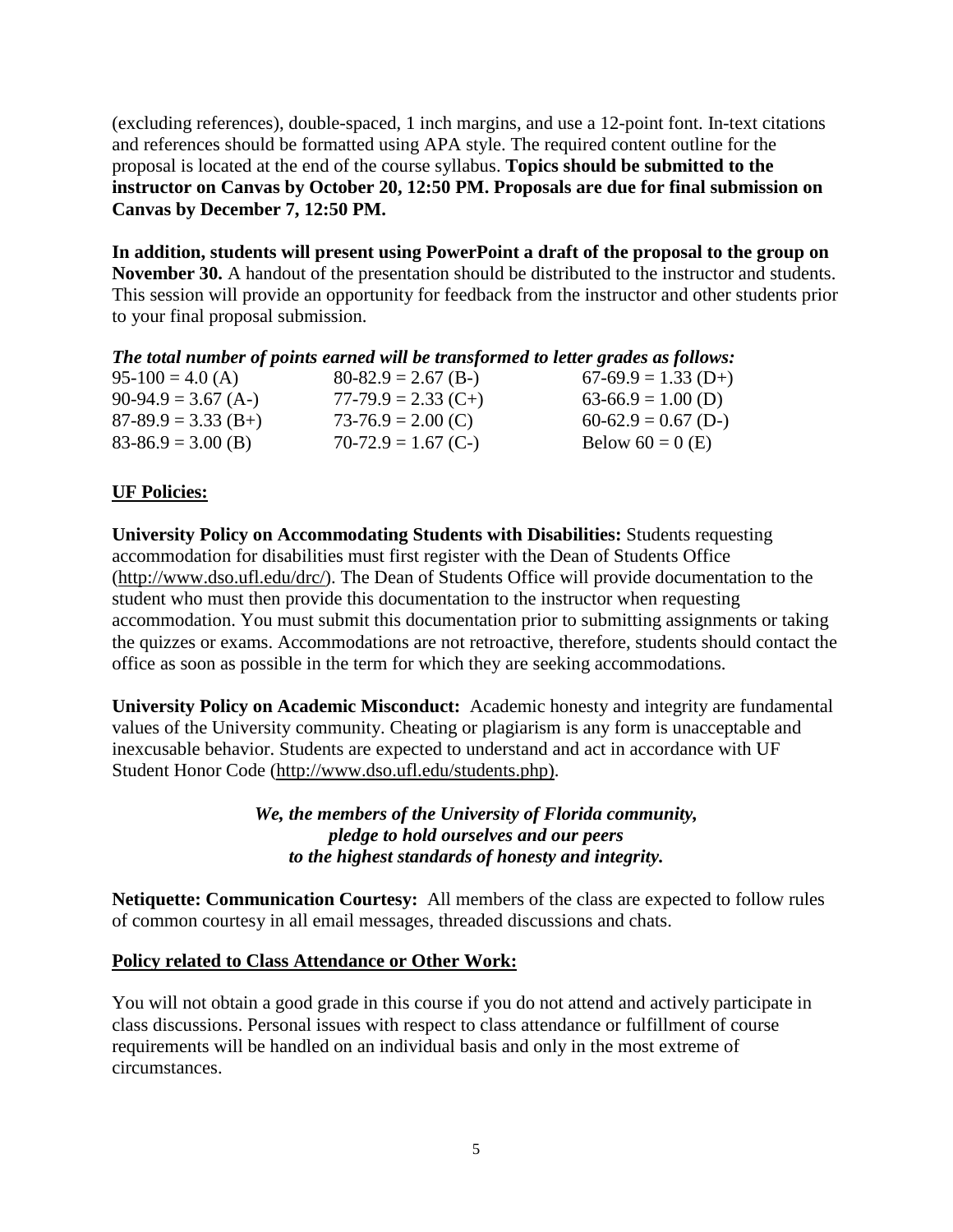## **Getting Help:**

For issues with technical difficulties for E-learning in Canvas, contact the UF Help Desk at:

- [Learning-support@ufl.edu](mailto:Learning-support@ufl.edu)
- $\bullet$  (352) 392-HELP select option 2
- <https://lss.at.ufl.edu/help.shtml>

\*\*\*Any requests for extensions due to technical issues MUST be accompanied by the ticket number received from LSS when the problem was reported to them. The ticket number will document the time and date of the problem. You MUST e-mail your instructor within 24 hours of the technical difficulty if you wish to request an extension.\*\*\*

Other resources are available for:

- Counseling and Wellness resources [\(http://www.counseling.ufl.edu/cwc/\)](http://www.counseling.ufl.edu/cwc/)
- Student concerns and complaints [\(https://www.dso.ufl.edu/\)](https://www.dso.ufl.edu/)
- Library Help Desk support [\(http://library.health.ufl.edu/help/\)](http://library.health.ufl.edu/help/)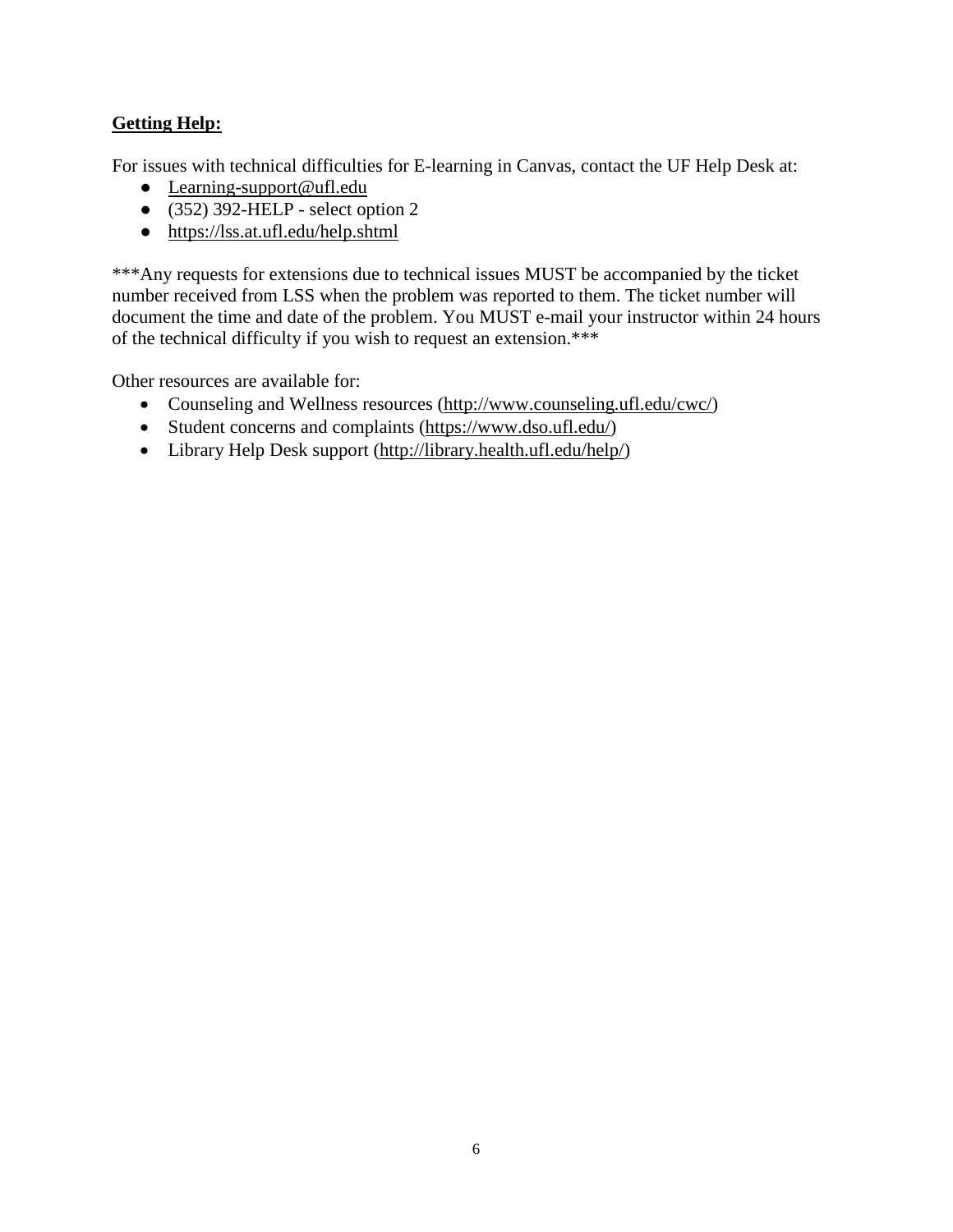| Date                                                                                      | Session<br>Topic<br>Discussants                                                                                 |                |                 |  |  |
|-------------------------------------------------------------------------------------------|-----------------------------------------------------------------------------------------------------------------|----------------|-----------------|--|--|
| Note: Pay attention to Canvas, email and in class announcements for weekly updates to the |                                                                                                                 |                |                 |  |  |
| schedule, readings, and/or assignments.                                                   |                                                                                                                 |                |                 |  |  |
|                                                                                           | Aug. 24 Course Introduction<br>Introductions<br>Review syllabus<br>Primary & Secondary Discussants<br>$\bullet$ | $\mathbf{1}$   | Marlow          |  |  |
| Aug. 31                                                                                   | Overview of Organizational Theory                                                                               | $\overline{c}$ | (1), (2)        |  |  |
| Sept. 7                                                                                   | <b>Contingency Theory</b>                                                                                       | 3              | $(1)$ , $(2)$   |  |  |
| Sept. $14$                                                                                | <b>Economic Theories</b>                                                                                        | $\overline{4}$ | $(1)$ & $(2)$ & |  |  |
| Sept. $21$                                                                                | <b>Resource Dependence Theory</b>                                                                               | 5              | $(1)$ , $(2)$   |  |  |
| Sept. 28                                                                                  | <b>Institutional Theory</b>                                                                                     | 6              | $(1)$ , $(2)$   |  |  |
| Oct. 5                                                                                    | Population Ecology                                                                                              | 7              | $(1)$ , $(2)$   |  |  |
| Oct. 12                                                                                   | <b>Strategy and Performance</b>                                                                                 | 8              | $(1)$ , $(2)$   |  |  |
| Oct. 19                                                                                   | <b>No Class - FHA Reception</b>                                                                                 | 9              |                 |  |  |
| <b>Oct. 20</b>                                                                            | <b>Research Proposal Topic Due</b>                                                                              |                |                 |  |  |
| Oct. 26                                                                                   | Resource Based View of the Firm                                                                                 | 10             | $(1)$ , $(2)$   |  |  |
| Nov. $2$                                                                                  | <b>Integrating Multiple Perspectives</b>                                                                        | 11             | $(1)$ , $(2)$   |  |  |
| Nov. $9$                                                                                  | Interorganizational Relationships /<br>Network Theory                                                           | 12             | $(1)$ , $(2)$   |  |  |
| Nov. 16                                                                                   | Intraorganizational Processes / Power and<br><b>Organizational Culture</b>                                      | 13             | $(1)$ , $(2)$   |  |  |
| <b>Nov. 23</b>                                                                            | No Class – Thanksgiving                                                                                         | 14             |                 |  |  |
| <b>Nov. 30</b>                                                                            | <b>Student Presentations</b>                                                                                    | 15             |                 |  |  |
| Dec. 7                                                                                    | <b>Research Proposal Due</b>                                                                                    |                |                 |  |  |

# **Course Outline**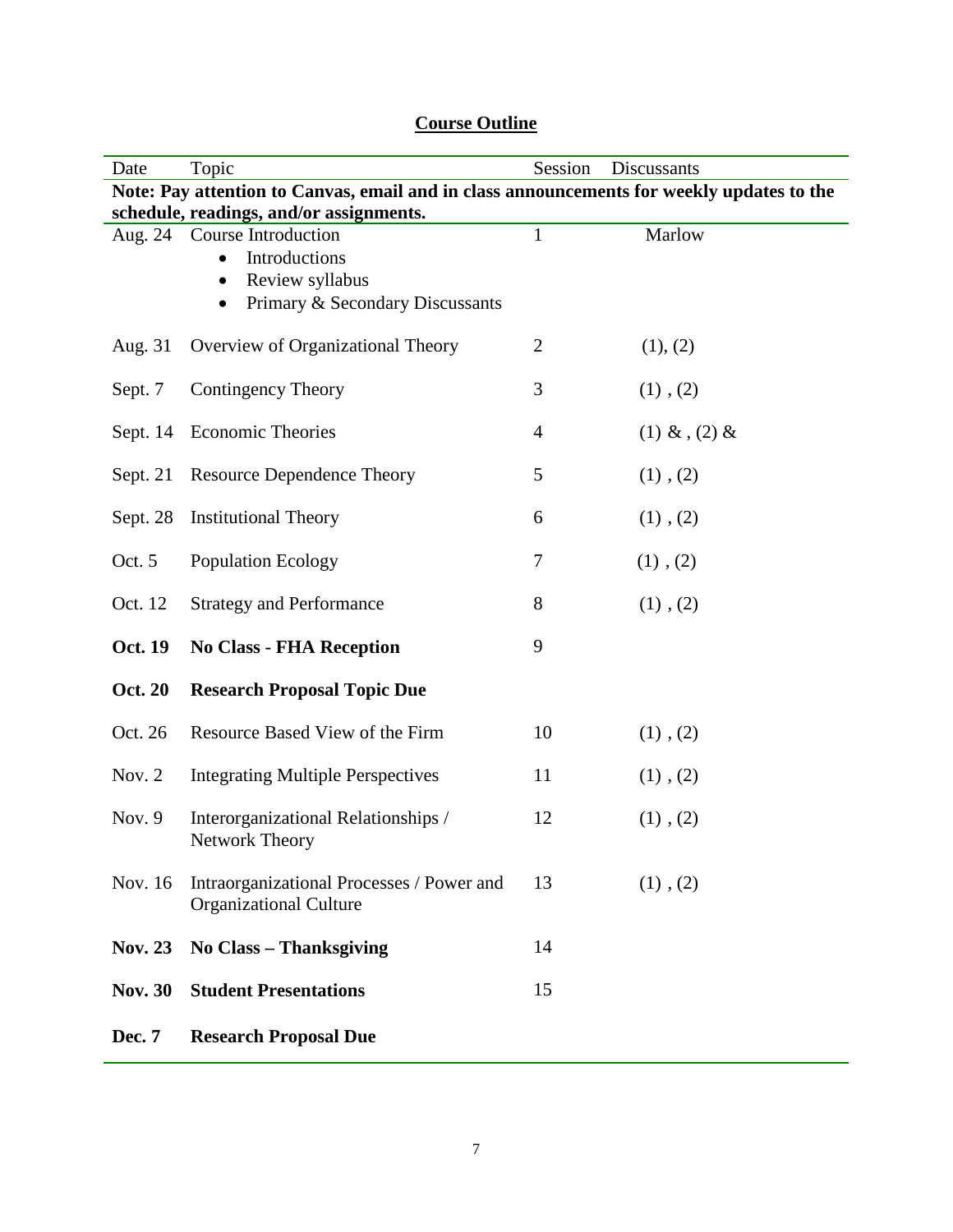### **Assigned Readings:**

### **Session 2: Overview of Organizational Theory**

Scott, W.R. and Davis, G.F. (2007). Chapter 1 - The Subject is Organizations; The Verb is Organizing. *Organizations and Organizing: Rational, Natural, and Open System Perspectives*.

Scott, W.R. and Davis, G.F. (2007). Chapter 2 - Organizations as Rational Systems. *Organizations and Organizing: Rational, Natural, and Open System Perspectives*.

Davis, Gerald F. and Marquis, Christopher. (2005). Prospects for Organization Theory in the Early Twenty-First Century: Institutional Fields and Mechanisms. *Organization Science*. 16: 332-343.

Flood, A.B. and Fennell, M.L. (1995). Through the lenses of organizational sociology: The role of organizational theory and research in conceptualizing and examining our health care system. *Journal of Health and Social Behavior*, 35 (extra issue): 154-169.

Snail, T.S. and Robinson, J.C. (1998). Organizational diversification in the American hospital. *Annual Review of Public Health*, 19: 417-453.

### **Session 3: Contingency Theory**

Scott, W.R. and Davis, G.F. (2007). Chapter 6 - Technology and Structure **(Also, pages 103- 104)**. *Organizations and Organizing: Rational, Natural, and Open System Perspectives*.

Drazin, Robert; Van De Ven, Andrew H. 1985 "Alternative Forms of Fit in Contingency Theory." *Administrative Science Quarterly* 30: 514-539.

Lawrence, P. and Lorsch, J. (1967). Differentiation and integration in complex organizations. *Administrative Science Quarterly*, 12: 1-47.

Perrow, C.R. (1967). "A Framework for Comparative Organizational Analysis" *American Sociological Review*, 32: 194-208.

Zinn, J., Brannon, D., Mor, V., and Barry, T. (2003). A structure-technology contingency analysis of caregiving in nursing facilities. *Health Care Management Review*, 28(4): 293-306.

### **Session 4: Organizational Economics (Agency Theory and Transaction Cost Theory)**

Scott, W.R. and Davis, G.F. (2007). Chapter 9, p. 220-233 - The dyadic environment of the organization. In *Organizations and Organizing: Rational, Natural, and Open System Perspectives*.

Coase, R.H. 1937. The nature of the firm. *Economica*. 4(16): 386-405.

Fama. E.F. & Jensen, M.L. 1983. "Separation of Ownership from Control" *Journal of Law and*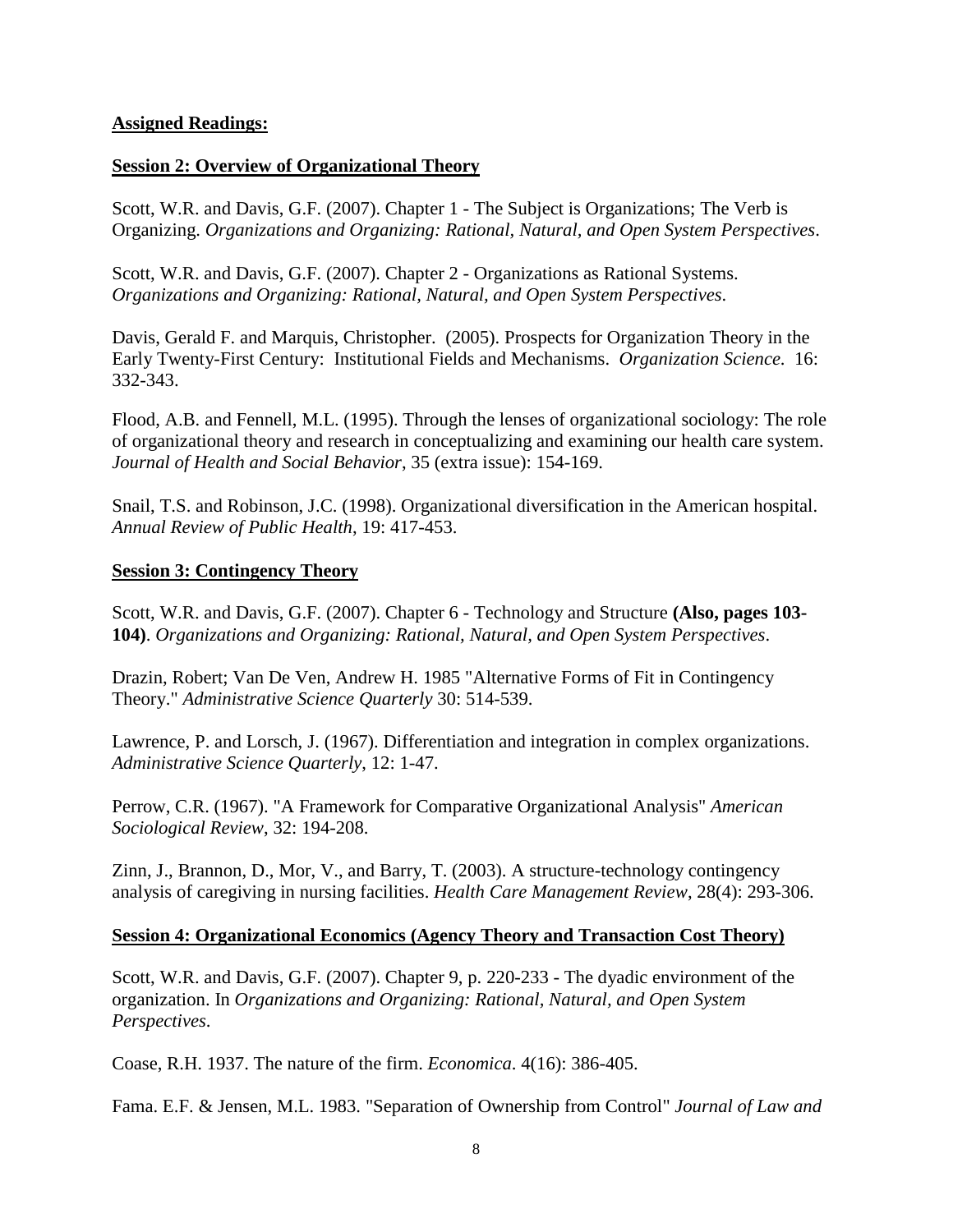*Economics*, 26: 301-325.

Jensen and Meckling 1976. "Theory of the Firm: Managerial Behavior, agency costs, and Ownership Structure" *Journal of Financial Economics*, 3: 305-360.

Robinson, J.C. (1997). Physician-Hospital integration and the Economic Theory of the Firm. *Medical Care Research Review*, 54(1):13-24.

Robinson, J. (1997). Organizational economics and health care markets. *Health Services Research*, 36(1): 177-189.

Williamson, O.E. (1981). The economics of organization: The transaction cost approach. *American Journal of Sociology*, 87(3): 548-577.

Zinn, J.S., Mor, V., Intrator, O. et al. (2003). The impact of the prospective payment system for skilled nursing facilities on therapy service provision: A transaction cost approach. *Health Services Research*, 38(6 pt. 1): 1467-1485.

### **Session 5: Resource Dependence Theory**

Pfeffer J.; Salancik G.R. (1978). Chapters 3, 6, & 9 In *The External Control of Organizations: A Resource Dependence Perspective*. New York: Harper & Row. **[E-Book available with UF Library]**

Scott, W.R. and Davis, G.F. (2007). Chapter 9, p. 233 – 244, The dyadic environment of the organization. In *Organizations and Organizing: Rational, Natural, and Open System Perspectives*.

Alexander, J.A., and Morrisey, M. (1989). A Resource-dependence Model of Hospital Contract Management. *Health Services Research*; 24(2):259-284.

Banaszak-Holl, J., Zinn, J.S. and Mor, V. (1996). The impact of market and organizational characteristics on nursing care facility service innovation: A resource dependency perspective. *Health Services Research*, 31(1): 97-117.

Casciaro, T. & Piskorski, M.J. (2005). "Power imbalance, mutual dependence and constraint absorption: A closer look at resource dependence theory." *Administrative Science Quarterly*, 50: 167-199.

Hillman, A.J., Withers, M.C., and Collins, B.J.(2009). Resource Dependence Theory: A Review. *Journal of Management*, 35: 1404-1427.

### **Session 6: Institutional Theory**

Scott, W.R. and Davis, G.F. (2007). Chapter 10, p. 257-277, Organization of the environment. In *Organizations and Organizing: Rational, Natural, and Open System Perspectives*.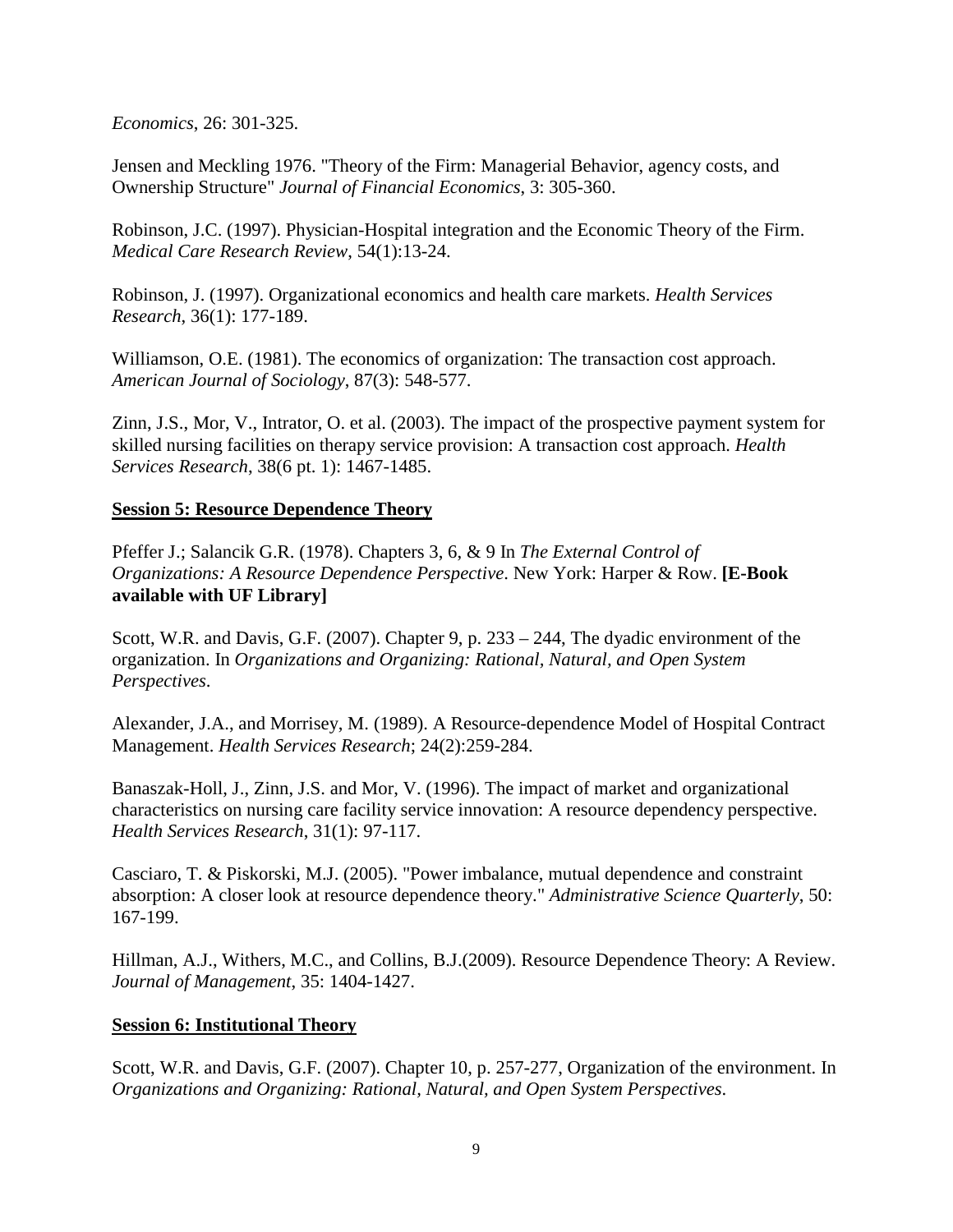D'Aunno, T., Sutton, R., and Rice, R. (1991). Isomorphism and external support in conflicting institutional environments: A study of drug abuse treatment units. *Academy of Management Journal*, 34: 636-661.

DiMaggio, P. and Powell, W. (1983). The iron care revisited: Institutional isomorphism and collective rationality in organizational fields. *American Sociological Review*, 48: 147-160.

Meyer and Rowan, (1977). "Institutionalized Organizations: Formal Structure as Myth and Ceremony" *AJS* 83: 340-63

Selznick, P. (1996). Institutionalism "Old" and "New". *Administrative Science Quarterly*, 2: 270- 277.

### **Session 7: Organizational Ecology**

Aldrich, H, and Ruef, M. (2006). Ch. 2, 6, & 9, The Evolution Approach, Organizational Forms, & Emergence of New Populations of Organizations. In *Organizations Evolving*.

Bruderl and Schussler 1990. "Organizational Mortality: The Liabilities of Newness and Adolescence" *ASQ* 35: 530-47.

Carroll. G. and Swaminathan, A. 2000. "Why the Microbrewery Movement? Organizational Dynamics of Resource Partitioning in the US Brewing Industry." *American Journal of Sociology*, 106:715-762.

Hannan, M. and Freeman, J. (1984). Structural inertia and organizational change. *American Sociological Review*, 49: 149-164.

Wholey, D., Christianson, J. and Sanchez, S. (1992). Organization size and failure among health maintenance organizations. *American Sociological Review*, 57: 829-842.

### **Session 8: Strategy and Performance**

Scott, W.R. and Davis, G.F. (2007). Ch. 12, Strategy, structure, and performance: The sociology of organizational strategy. In *Organizations and Organizing: Rational, Natural, and Open System Perspectives*.

Castle, N.G. (2003). Strategic groups and outcomes in nursing facilities. *Health Care Management Review*, 28(3): 217-227.

Snail, T.S. and Robinson, J.C. (1998). Organizational diversification in the American hospital. *Annual Review of Public Health*, 19: 417-453.

Snow, C. and Hrebiniak (1980). Strategy, Distinctive Competence, and Organizational Performance. *Administrative Science Quarterly*, 25(2):317-336.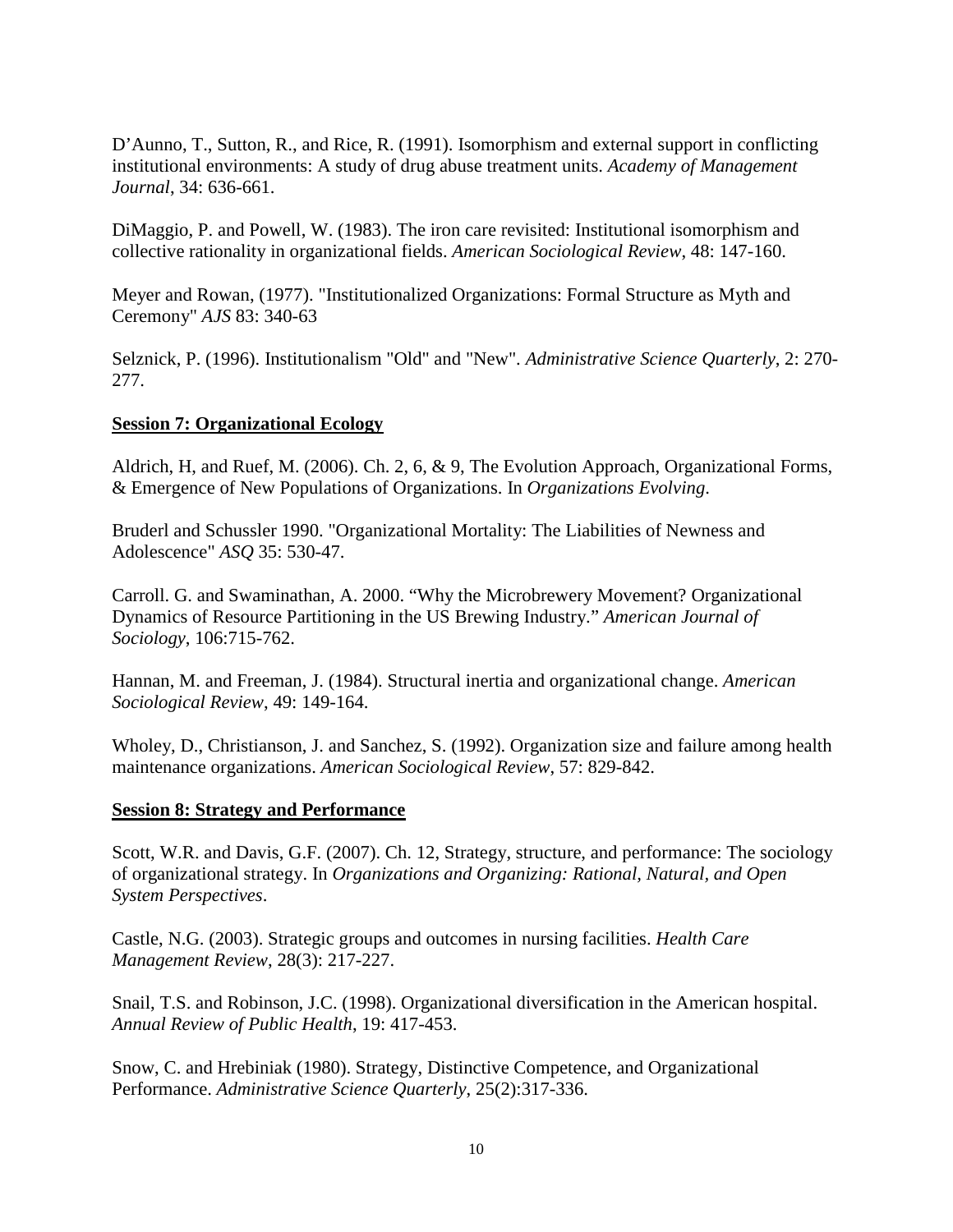### **Session 9: Resource Based View of the Firm**

Barney, J.B. (1991). Firm resources and sustained competitive advantage. *Journal of Management*, 17: 99-120.

Teece, D., Pisano, G., and Shuen, A. (1997). Dynamic Capabilities and Strategic Management. *Strategic Management Journal*, 18(7): 509-533.

Short, J., Palmer, T., and Ketchen, D. (2002). Resource-Based and Strategic Group Influences on Hospital Performance. *Health care Management Review*, 27(4): 7-17.

Starkey, K.B. Weech-Maldonado, R., and Mor, V. (2005). Market competition and quality of care in the nursing home industry. *Journal of Health Care Finance*, 32; 67-81.

### **Session 10: Integrating Multiple Theoretical Perspectives**

Aldrich, H, & Ruef, M. (2006). Ch. 3, How the Evolutionary Approach Relates to Other Approaches. In *Organizations Evolving*.

Scott, W.R. & Davis, G.F. (2007). Ch. 14, Changing Contours of Organizations and Organization Theory. In *Organizations and Organizing: Rational, Natural, and Open System Perspectives*.

Clarke, L., & Estes, C. (1992). Sociological and economic theories of markets and nonprofits: Evidence from home health organizations. *The American Journal of Sociology*, 97: 945-969.

Krein, S. (1999). The adoption of provider-based rural health clinics by rural hospitals: A study of market and institutional forces. *Health Services Research*, 34: 33-60.

Zinn, J., Weech-Maldonado, R. and Brannon, D. (1998). Resource dependence and institutional elements in nursing home TQM adoption. *Health Services Research*, 33: 261-273.

### **Session 11: Interorganizational Relationships, Social Network Theory**

Scott, W.R. and Davis, G.F. (2007). Ch. 11, Networks in and around organizations. In *Organizations and Organizing: Rational, Natural, and Open System Perspectives*.

Shortell, S.M. and Rundall, T.G. (2003). Physician-organization relationships: Social networks and strategic intent. In *Advances in Health Care Organization Theory*, Ed. S.S. Mick and M.E. Wyttenbach. San Francisco, CA: Jossey-Bass.

Huerta, T.R. and Dandi, R. (2014). Social Network Analysis and the Integration of Care: Theory and Method. In *Advances in Health Care Organization Theory*, Ed. S.S. Mick and P.D. Shay. San Francisco, CA: Jossey-Bass.